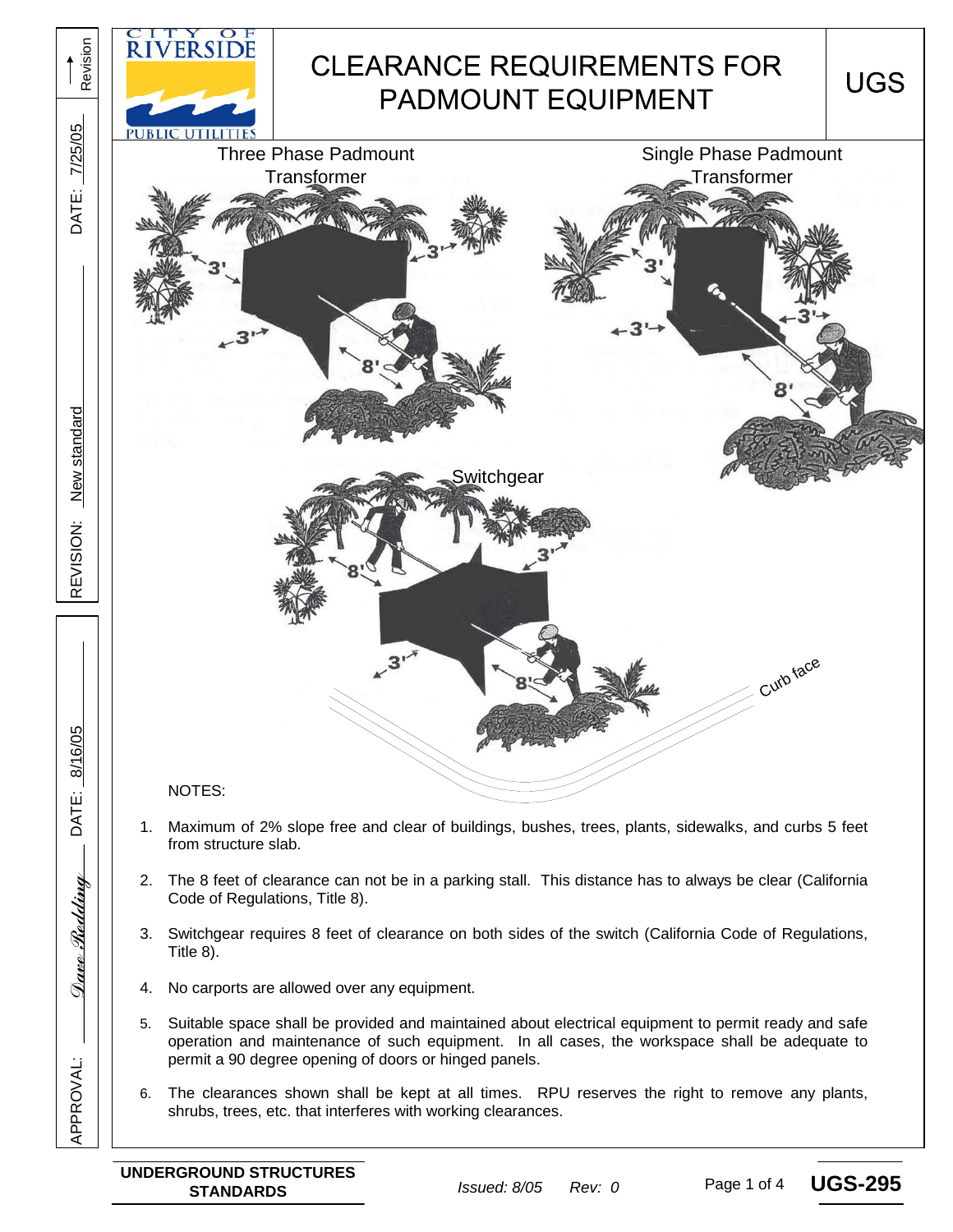

# **CLEARANCE REQUIREMENTS FOR PADMOUNT EQUIPMENT**

# **1. General:**

Revision

Revision

7/25/05

**DATE:** 

These requirements apply to padmount equipment. Installations that do not comply with these requirements may be presented to the City of Riverside Public Utilities Standards Engineer for review and consideration. Easements may be required for non-standard installations.

## **2. Equipment Pad Accessibility:**

#### A. Truck Accessibility

 Equipment pads must be accessible to RPU trucks. Trucks must be able to be backed up to within 5' of the equipment pad on:

- A surface capable of withstanding truck weights of 24 tons
- A path that is a minimum of 12' wide

 A minimum vertical clearance of 14' shall be maintained from the street to the equipment pad. If the path to the equipment pad requires any turns by RPU trucks, the minimum requirements of 12' and 14' previously described may need to be increased. Consult the RPU Standards Engineer when such situations occur.

### 3. **Equipment pad Locations:**

All equipment pads shall be in an unobstructed and level location according to each figure and requirement noted below. There shall be no building projection underneath the equipment pad such as a subterranean parking structure or carport.

#### A. Required Clearances

8/16/05

DATE:

<u>Dave Redding</u>

**APPROVAL:** 

APPROVAL: *Quee Redding* 125/05 DATE: 8/16/05 REVISION: New standard 1999 DATE: 7/25/05

REVISION:

New standard

Equipment pads shall have the same minimum clearances shown in the figures below. All clearances must be on the property served.

For buildings with architectural projections such as awnings, overhangs, or balconies, the edge of such projections shall be considered part of the floor area. Equipment pads shall be placed outside of these projections with the clearances shown in the figures below and observance of proximity to openings (4B.) must be observed.



Projections to ground considered as floor area. Use as referenced for required clearance area.

Page 2 of 4 **UGS-295**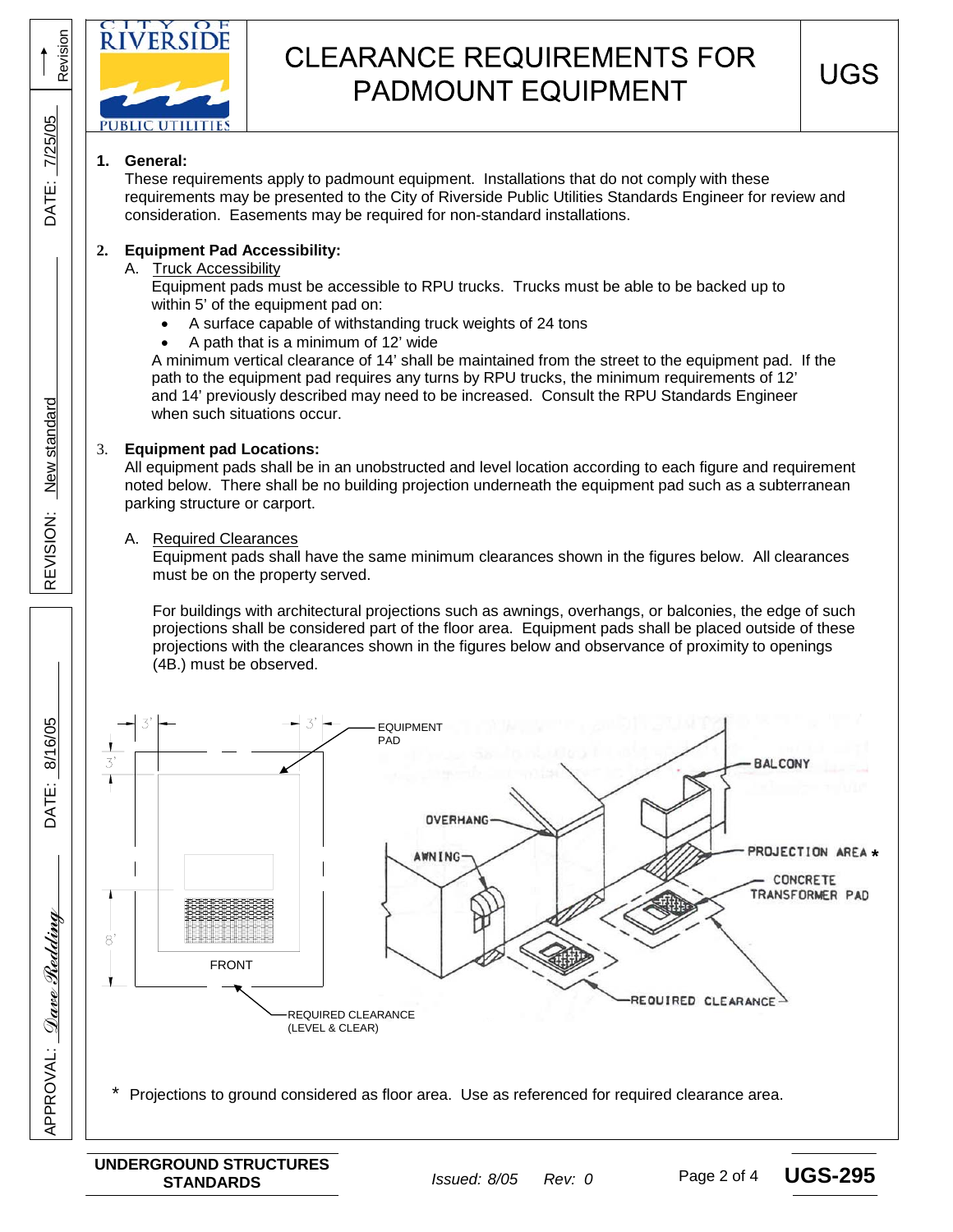

Page 3 of 4 **UGS-295**